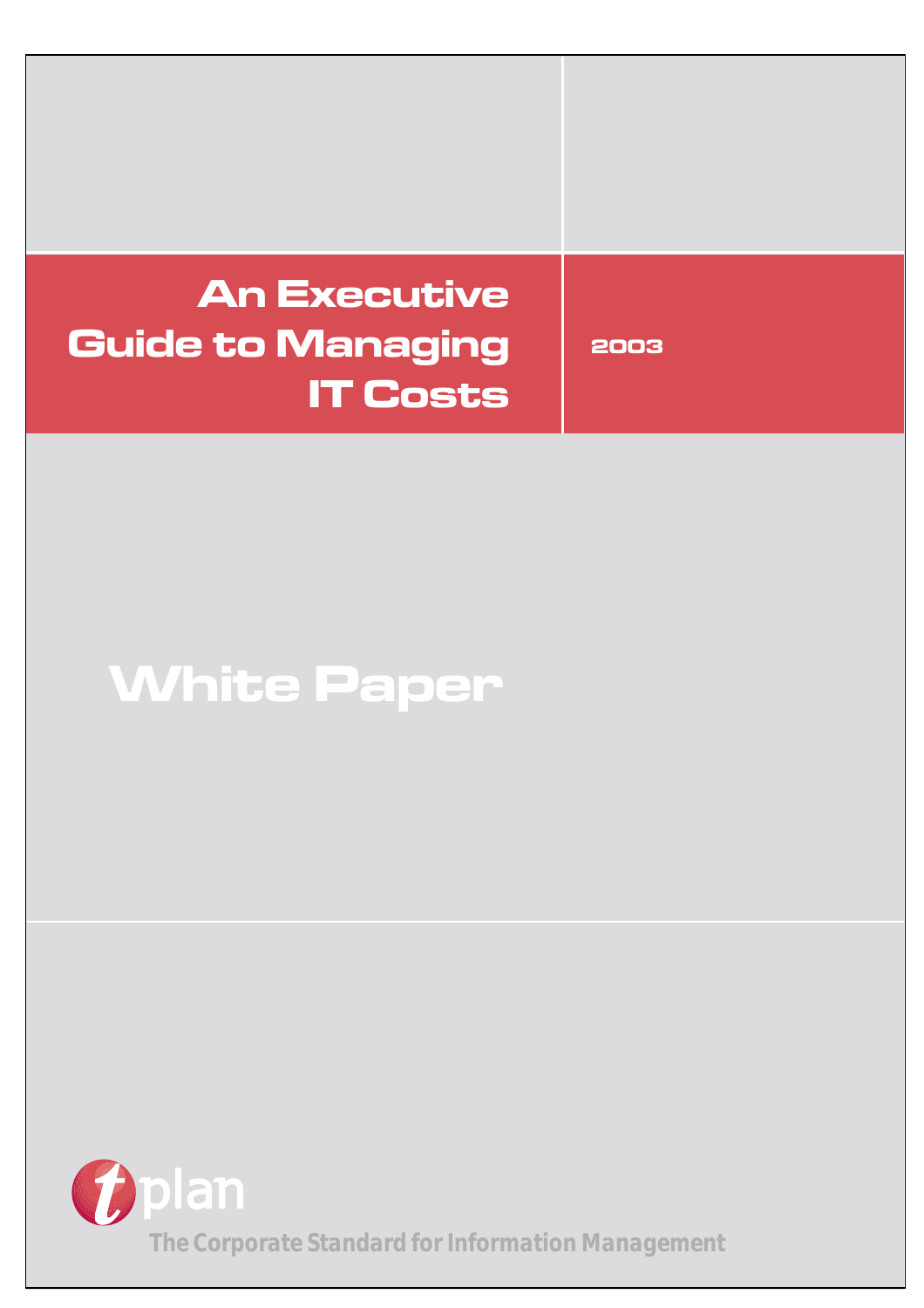,,

# Executive Summary

This report provides a guide for executives faced with understanding the management of IT within their organisation. It explores the key issues that push up costs and increase risks from a business management perspective, rather than a detailed technical analysis. Common practice is reviewed along with key areas of high cost or high frequency problems. The report provides a range of case information to demonstrate the effects of poor control, and the benefits achievable from applying accepted best practice. This report finds that the 'best practice' approach adds value to IT and other business assets by:

- Defining business process and IT performance **Correct**
- Improving user satisfaction and productivity لأسبب
- Increasing internal and external security  $\epsilon$
- Reducing and managing business and IT risk ......)
- Reducing and managing IT development, operation, training, and maintenance costs

Given today's increased pressure on business to control and reduce costs, an ever-increasing reliance on IT for both back and front office, and pressing security issues, the quality and cost effectiveness of IT is becoming paramount to business success.

*80% of IT projects fail to meet business function, schedule or budget objectives* "

### *British Computer Society Special Interest Group in Software Testing*

Despite this alarming statistic it has become apparant that some organisations are significantly more successful in achieving their IT business goals than others. Over recent years a practical and efficient approach has been repeatedly used in a wide range of organisations for developing and maintaining both large and small IT projects. A key feature to the success of the approach has been the commitment and support of board level management, providing top down leadership.

- *In 1990 the Bank of England implemented a QA/test management system that delivered the businesss function, to schedule, at a 33% reduced budget*
- *The Bank expected further savings of over 25% on subsequent projects*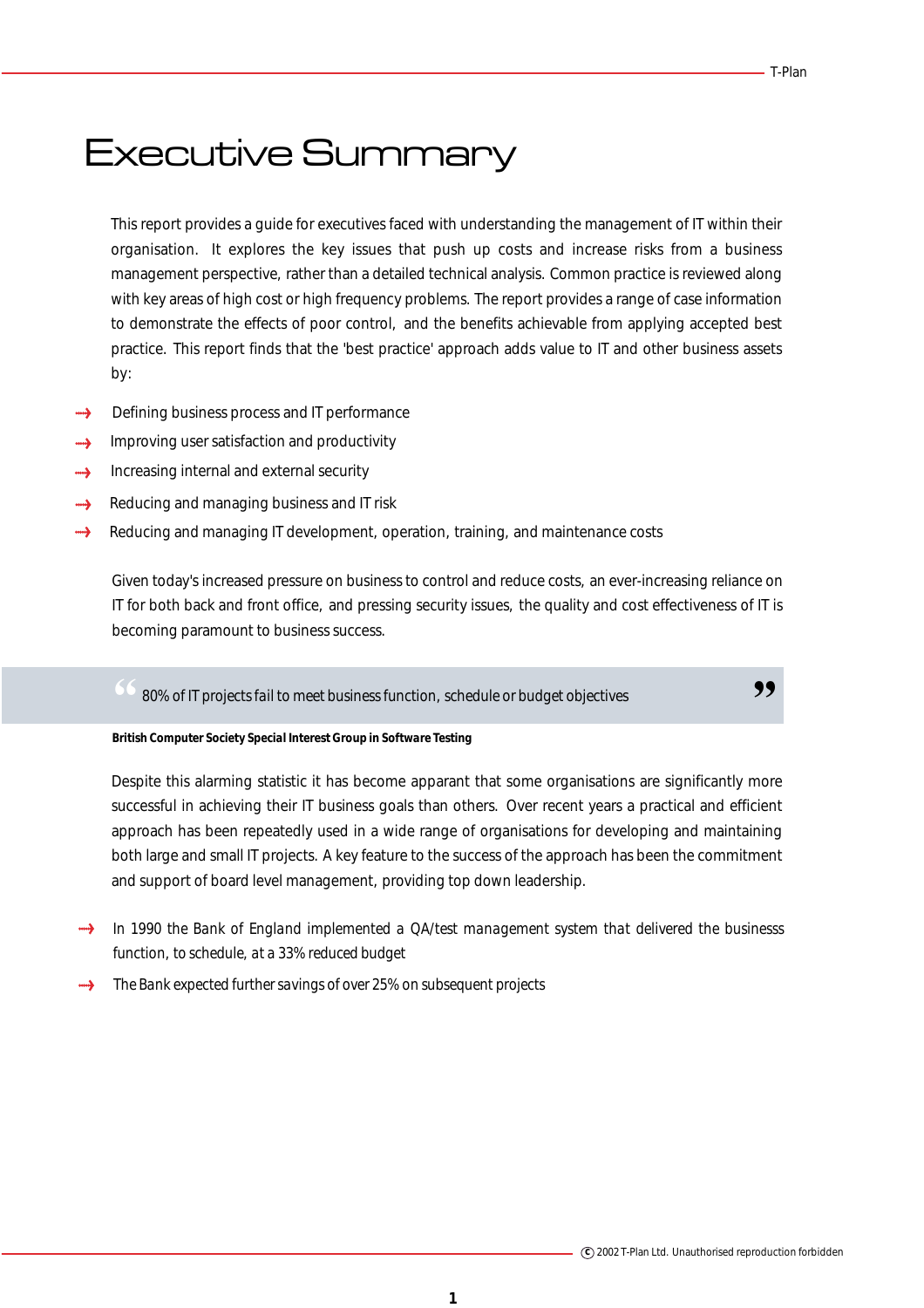# A Waste of Money?

## **A study has found that only 8% of total IT spending actually delivers value.**

CC Frustrated executives have long chafed at the difficulties of working out just how much their companies benefit - if at all - from costly IT investments...

PA [Consulting] also found that only 40% of executives polled in Europe, the US and Asia-Pacific had confidence in the business cases used to justify their companies' IT investments.

"We are seeing some backwash from the internet boom - there's a flight to certainty," says Alisdair Milne, head of IT consulting for the UK and Ireland at Cap Gemini Ernst & Young.

#### *Financial Times, October 26th, 2001*

The FT report goes on to state:

- *75% of IT spending is on maintaining systems and infrastructures*
- *Leaving 25% for application development*
- *Of which only a third (around 8% of total spend) actually delivers value*

If we assume a reasonably short 'useful' life for these investments in systems as three to five years:



*Copyright (C) 2002, T-Plan Ltd*

,,

### *Are organisations sustainable when spending between 9 to 15 times the original cost over the life of the "asset"?*

The British Computer Society and several international institutes have established research, analysis and publishing services broadly addressing the area of software quality, of which 'Managing Cost' is a core subject. The findings of these reports show that some 80% of software application development projects fail to meet budget, schedule and business objectives.

The FT report on the PA Consulting survey stated that around a third of IT development spending delivered value. Whereas the BCS and others, using an alternate set of measures, calculate one fifth of IT projects successfully meet business budget, schedule and function objectives.

## *Does this mean between 67% and 80% of IT development spend is waste?*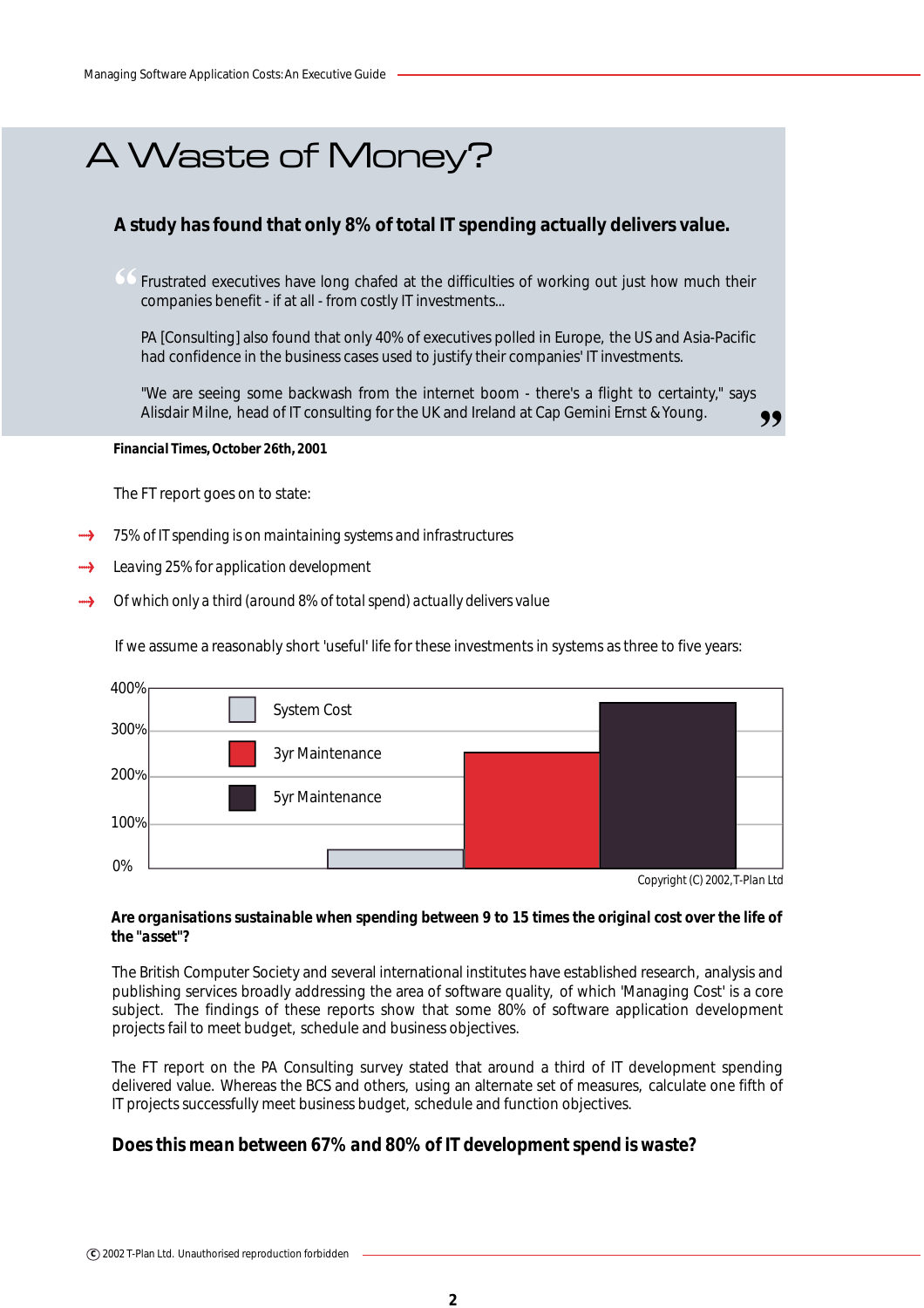# Business and Technical Change

It is widely accepted within academia and the software testing and quality assurance industry that software development projects are subject to change. However, budgets and business plans are rarely designed to accommodate change, frequently making budget and/or schedule immovable.

Change can be driven by intrinsic factors within the organisation, such as new or improved procedures, or extrinsic factors from outside the organisation, such as improvements brought about by new technology or change required by regulation. The practice of not accommodating change is inflexible and necessitates a variety of 'quick-fix' approaches, such as:

- $\rightarrow$  Scaling back the specification
- Cutting activities considered non-essential usually including quality control and testing
- Postponing areas of development into phases that are intended to allow business targets to be achieved.

At best this approach results in additional maintenance and upgrade costs, as scaled back features are added back into the application via upgrades. This leads to additional training costs, as personnel must be trained on each new release, causing efficiency to suffer and creating indirect costs. At worst this approach results in complete business failure as the first release proves to be unstable, requiring increased effort to source problems and implement 'patches' to correct the faults - which often introduces new errors - while fatally damaging the internal (staff, suppliers, peers) and external (shareholders, customers, regulators) reputation of management and the organisation.

" The driver for change was unusual. In May 1990 a City of London messenger carrying £291.9 " million in certificates of deposit and treasury bills was mugged and relieved of his documents. The bonds were recovered, but the Bank of England decided electronic transfer was a more effective method of settlement. The CMMO project was devised and QA/testing was crucial as it was expected to settle all transactions in a market worth £80 billion per day.

#### *Bank of England, Case Study, 1990*

The online world is with us and there are lessons to be learnt from its troubled birth. The demise of all but a few of the heavily promoted and branded 'new economy' internet companies has been due largely to inefficient IT that:

- $\rightarrow$  Failed to scale up to meet demand
- $\rightarrow$  Failed to maintain reliability
- Or simply failed to perform any transactions from

## *If this level of change and cost overrun is so widely known, surely it is time to factor change cost provisions into budgets?*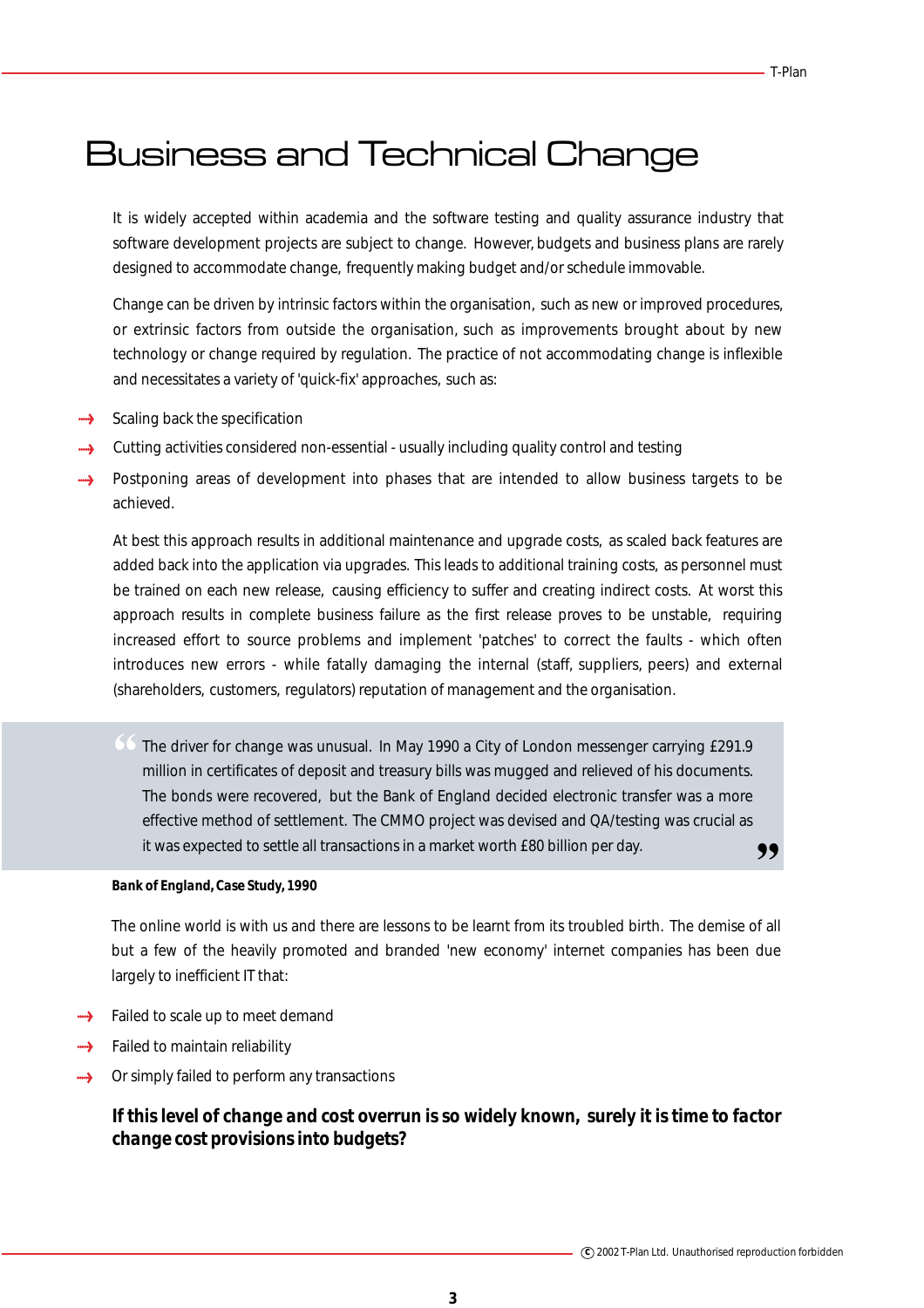# **Schedules**

Independent research published by specialist research organisations confirm that over 50% of development projects that submit to such surveys overrun by about a third, contributing significantly to increased resources and therefore increased cost of development.

Business schedules share some responsibility. The 'time to market' argument is a strong one and almost impossible to counter for the middle managers frequently charged with system delivery. The pressures on schedule are similar to those on budget, with notable exceptions to the rule:

## *It is more common for budget goals to be increased, sometimes radically, than it is for business schedules to be extended.*

This is partially due to the underlying assumption that if schedules are extended, budgets must be increased. If the schedule is considered critical to achieve a strategic or lucrative business advantage, there is a strong argument to do everything to ensure the schedule is achieved. This translates to more resource and therefore increased costs.

In order to meet business schedules, applications and systems are frequently released in 'least secure' form, putting the onus of testing and quality control on the end users. With many companies now opening their systems to the public via the internet, the resulting 'glitches' can have catastrophic impacts on new or established businesses.

## *Understanding the cost of fault or failure in order to achieve business schedules is critical to understanding the cost of IT to the business as a whole.*

According to professional estimators, such as David Garmus who serves on the board of directors of the International Function Point User Group (IFPUG), once an organisation has established a formal estimating process; "estimates derived from the requirements specification can reasonably expect accuracy levels of  $±$  50%."

Mr Garmus further states; "Accurately estimating a project deliverable is a management task that many project managers feel ill equipped to perform effectively." He recommends an effective estimating process, supported by the appropriate tools, to achieve accurate estimates of software deliverables, allowing the project manager to:

- **Produce a reasonably accurate estimate of effort required and completion date**
- *Set expectations and raise the level of awareness for project team and users of potential risks and outcomes*
- *Identify intermediate milestones, in order that problems can be found and corrected early*
- *Assess the impact of likely risks on project schedules*  $\longrightarrow$

### **According to Mr Garmus, organisations that adopt formal estimating processes and supporting**  tool sets can reasonably expect accuracy levels of  $\pm$ 10% after detailed design.

Due to the variables and unpredictable influences on projects, Mr Garmus is a strong advocate of automated and information management tools; "Using an automated tool to deal with these variables offers several advantages: the tool can quickly and more accurately manipulate and calculate the contributing performance variables, rapidly perform 'what-if' scenarios, and make use of industry databases."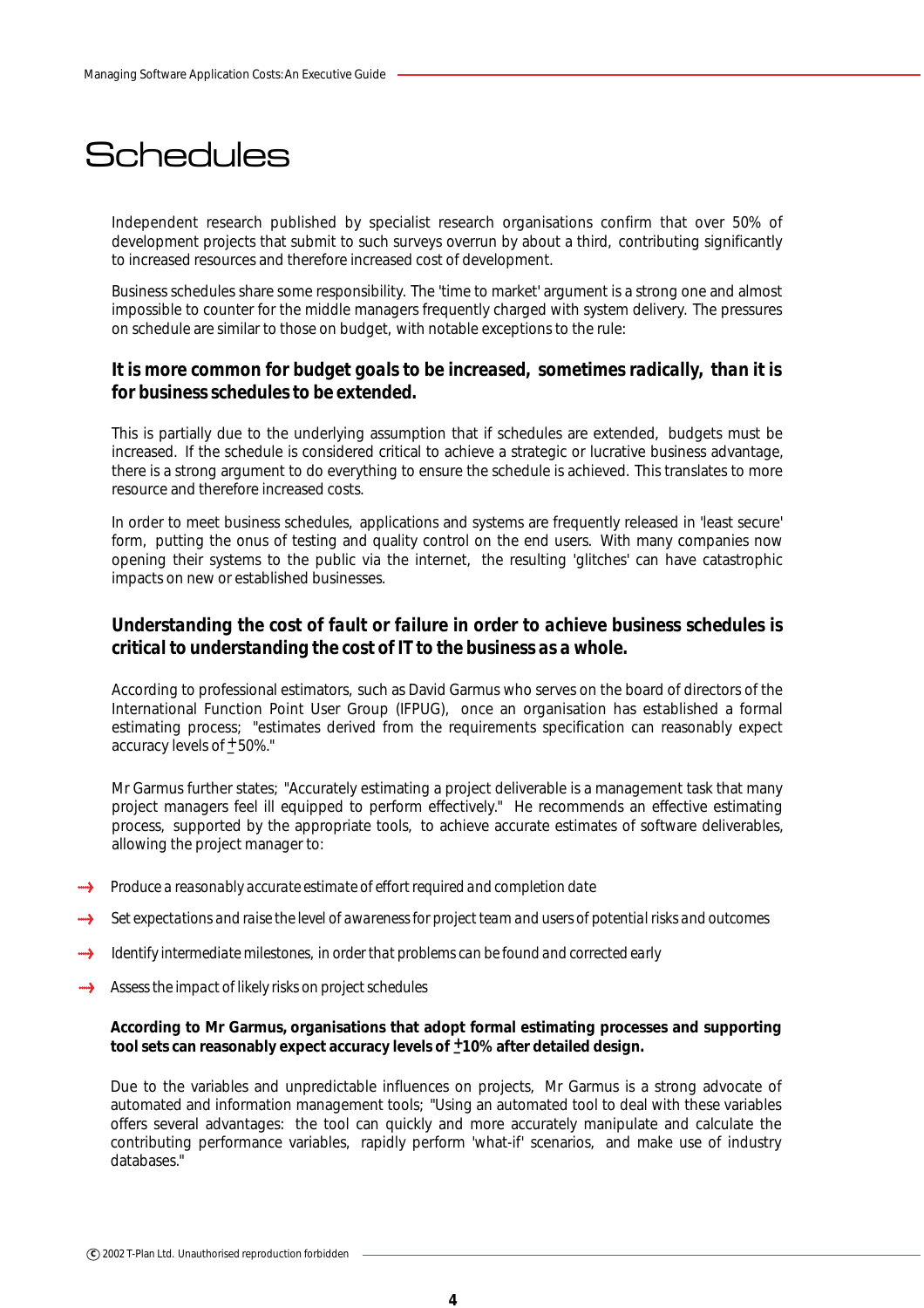# Maintenance & Upgrades

Some say Y2K was mostly hype due to the lack of failures and faults post Millennium. Others say the spend, of USD\$ billions worldwide, avoided major failures. Either way, the lack of verifiable maintenance information for systems across all industries meant no one could be sure. The argument between the optimists and pessimists proved one thing: Y2K showed significant IT and information assets, including client data, were exposed to immeasurable levels of risk due to ineffective, inaccurate or non-existent management information.

Y2K provides a stark example of what can happen if systems/software is not built in a manner that facilitates efficient maintenance.

It is widely accepted in the software industry that faults found early are less costly to correct. The amount of saving can vary considerably, however, the accepted average is 80%. That means fixing faults or making changes early in the development process will cost around 20% of what they would have cost, say after implementation.

A computer fault can often go undetetected for considerable periods, compounding the business impact of the error until manifesting itself in varying levels of catastrophe. Which significantly increases incidental costs.

" National Australia Bank has been forced to write off \$1.75bn this week as the result of a computer error that went undetected for two years.

The company bought its HomeSide Lending Unit, based in Jacksonville, Fla., in 1998 for about \$1.2bn. At the time, NAB executives praised the unit's proprietary and processing systems, saying they would be used throughout the bank's global network.

,, The write-down resulted from the fact that HomeSide had been feeding the wrong interest rates into a critical valuation model since 1999.

### *Financial Times, October 26th, 2001*

All too frequently software is designed and built for a specific requirement, based on the business environment at the time of design. What starts out as a variable, may quickly become an immoveable objective in the minds of managers. Some managers factor in foreseeable future requirements. All will fail to spot every possible future impact on the system.

Errors are often designed into systems from as early as the requirements. Mulitfaceted process and data models add to overall complexity and significantly increase error probability.

As shown by the BCS findings (see Page 1), most IT developments encounter difficulty. It is common for activities such as QA/Testing, Change Management and Documentation to be scrapped or downgraded when projects are under delivery pressure. This short-term approach simply passes problems on to the future, often only becoming apparant when a legacy system needs updating leading to issues such as:

- No one can understand how the system works as the documentation is poor or non-existent
- Minor changes frequently create unforseen problems, usually much bigger than the original problem.  $rac{1}{2}$ This turns what appeared a simple task into a high cost never ending project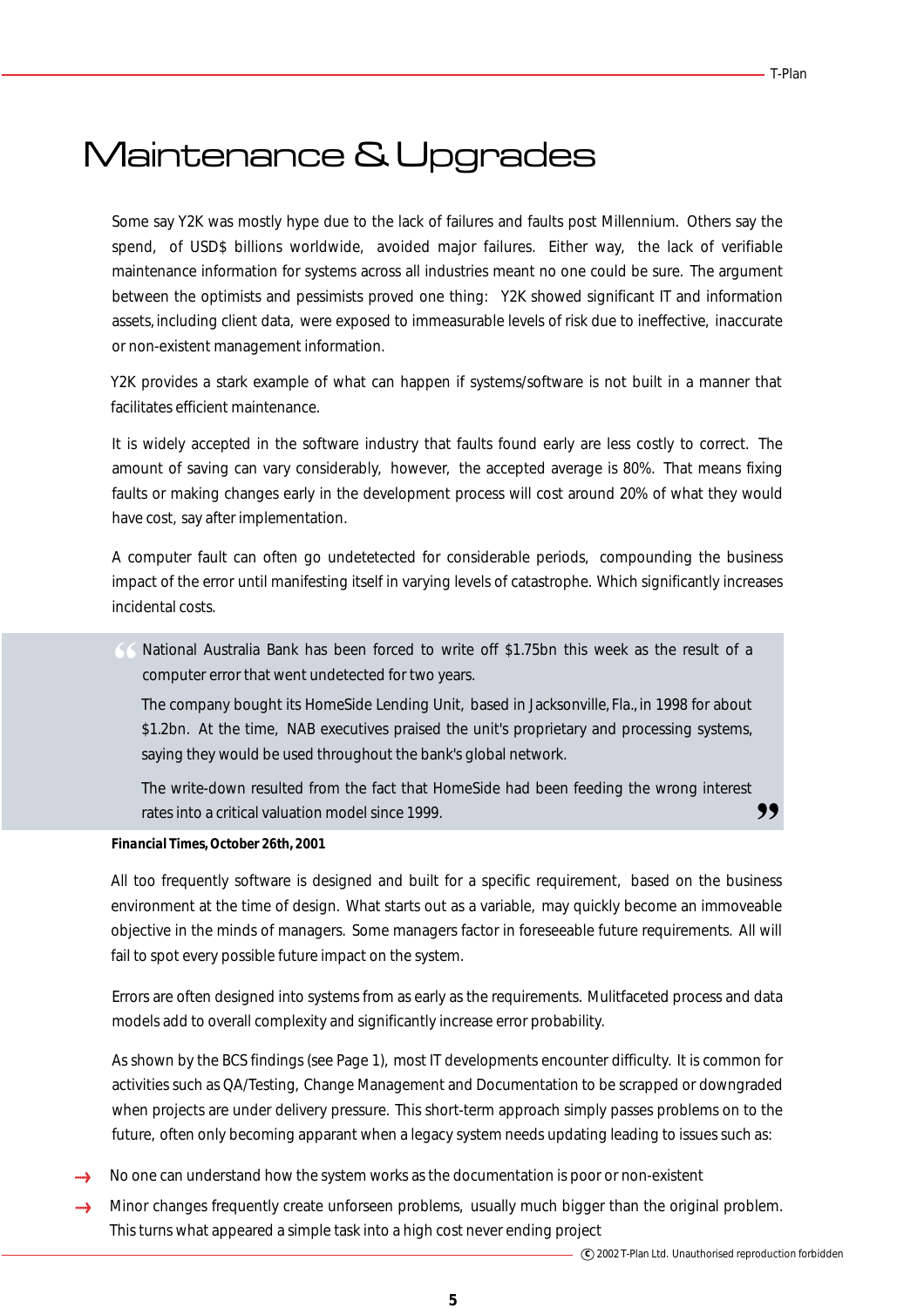# The Business Case for Enterprise Testing

'Enterprise Testing' is the name given to an holistic approach to quality assurance and testing of business systems. The process allows executive management to look at projects and understand their impacts, risks and costs to the business.

Executive management must retain a clear understanding of how such an initiative will benefit the business and demonstrate a willingness to support it from the top down. Due to the potential complexity of such an approach, a robust and proven process is a pre-requisite with automated management tools to enable efficient collection and analysis of information.

According to independent analysts, Newport Group, Inc., business can benefit in the following ways:

- Improved business-user satisfaction **Loose**
- Heightened business-user confidence
- **Loon** Positive business reputation
- Increased efficiency of daily business processes أأأتسم
- More effective use of IT staff **Louis**
- Decreased expenditure on technical support and maintenance  $\ell$
- <u>er</u> Protection against legal responsibilities
- Digital Risk definition, assurability and insurability f.....

Test automation provides insight into the functionality and performance of applications before they move into production. This enables consistent tests and corresponding results to be repeated and reused, improving accuracy and coverage of quality control while reducing costs. Tasks such as generating check lists for an upgrade or maintenance project can be performed simply via report generation from historic test data that has been proven and validated against the actual system.

Demonstrating compliance with specific business rules or regulation can be achieved via similar methods, extracting reports based on actual data that can be maintained and kept up to date significantly more efficiently than via manual systems.

Management can track all impacts back to the requirements, validating the system against the actual business need and assessing the impacts of both business and system change throughout the project, without the need for detailed expert knowledge of the underlying technology.

As with any automated system, the usefulness of the tool and its output depend heavily on the accuracy and relevance of the data used, when and where it is used, and how it is applied and managed.

## *Beware, automated chaos is still chaos - only faster!*

In a survey carried out at the Software Test Analysis and Review (STAR) conference in 1998 by Dot Graham, an independent QA/test consultant, over 95% of IT and Test personnel confirmed they had QA/test automation tools that were 'shelf-ware' - and not used.

## *A proven process is required to formalise and control the project from the perspective of quality assurance, and ensure that the tools and the project are fit for purpose when implemented.*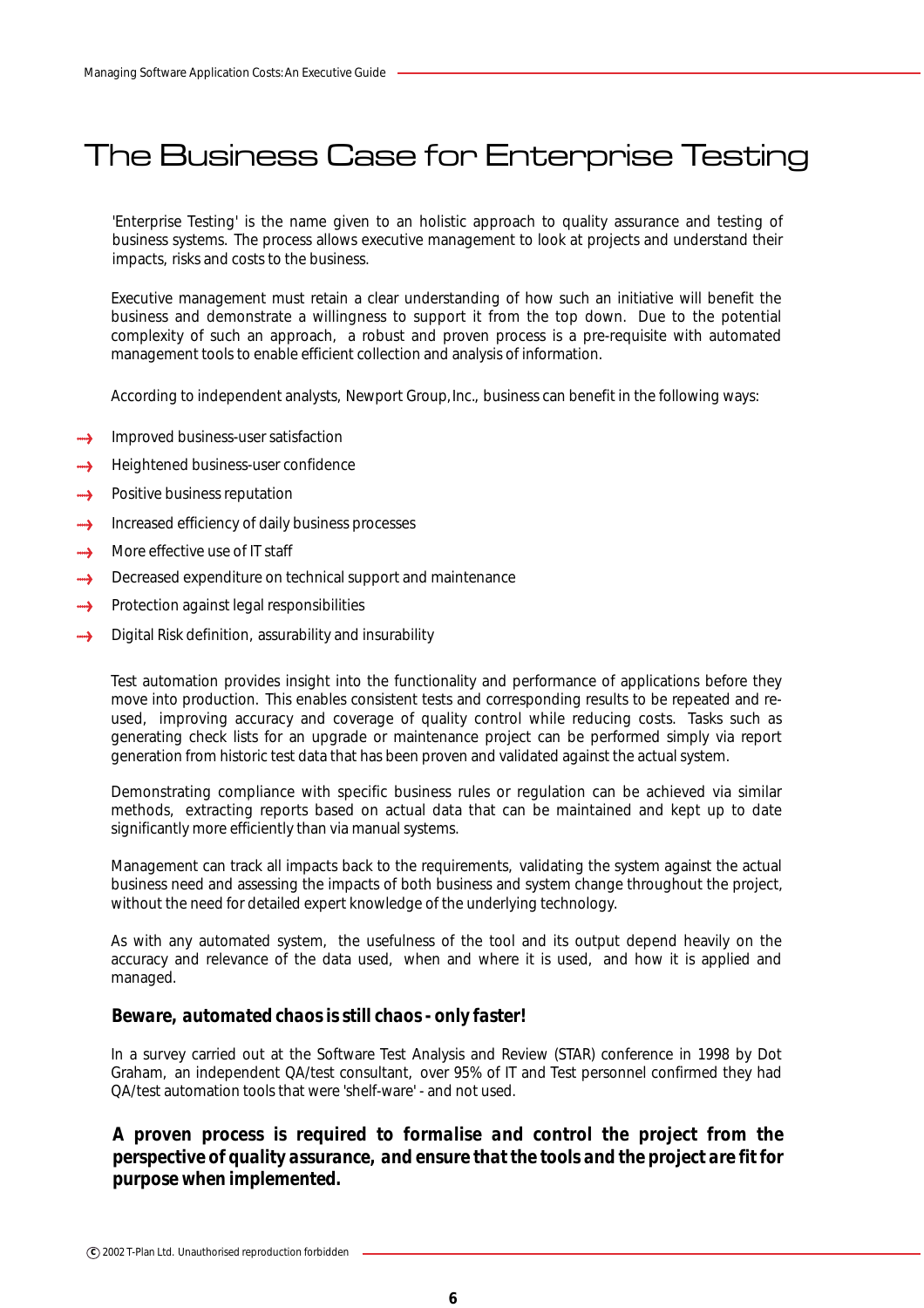# Benefits of 'Best Practice' Process

The benefits listed overleaf for Enterprise Testing can only be reliably achieved by the application and maintenance of efficient and proven procedures or methodologies. At the management level, the method proven to be efficient and reliable is the 'V' model.



*V Model Schematic, Copyright (C) 2002, T-Plan Ltd*

As can be seen from the diagram, the 'V' model is constructed with each component being interdependent with the next. This structure enables changes to be cross-referenced throughout the system, allowing impacts of change to be assessed before the change is implemented.

- **The key advantage for business managers is that all changes can be tracked back to, or generated from, the requirements**
- **This enables impacts to the project, or the business, to be accurately assessed in terms of**  from **business risk and project cost**

Management of the volume of data required to effectively implement the 'V' model is impractical and costly using manual methods. The 'V' model demands up to date, accurate and timely data input or capture, in order to deliver value.

As not all tests can be automated, the management tool must be capable of capturing data easily from manual input, automated test execution tools and requirements tools, together with other common business and project management tools. As not all systems are the same, the tool must allow managers to assess projects for a variety of platforms and environments. The information management tool must therefore be platform independent.

The benefits can only be cost effectively achieved consistently across an enterprise by using a platformindependent, automated information management tool, with broad support for industry standard communications and user interfaces that incorporate proven process, such as the 'V' model.

**7**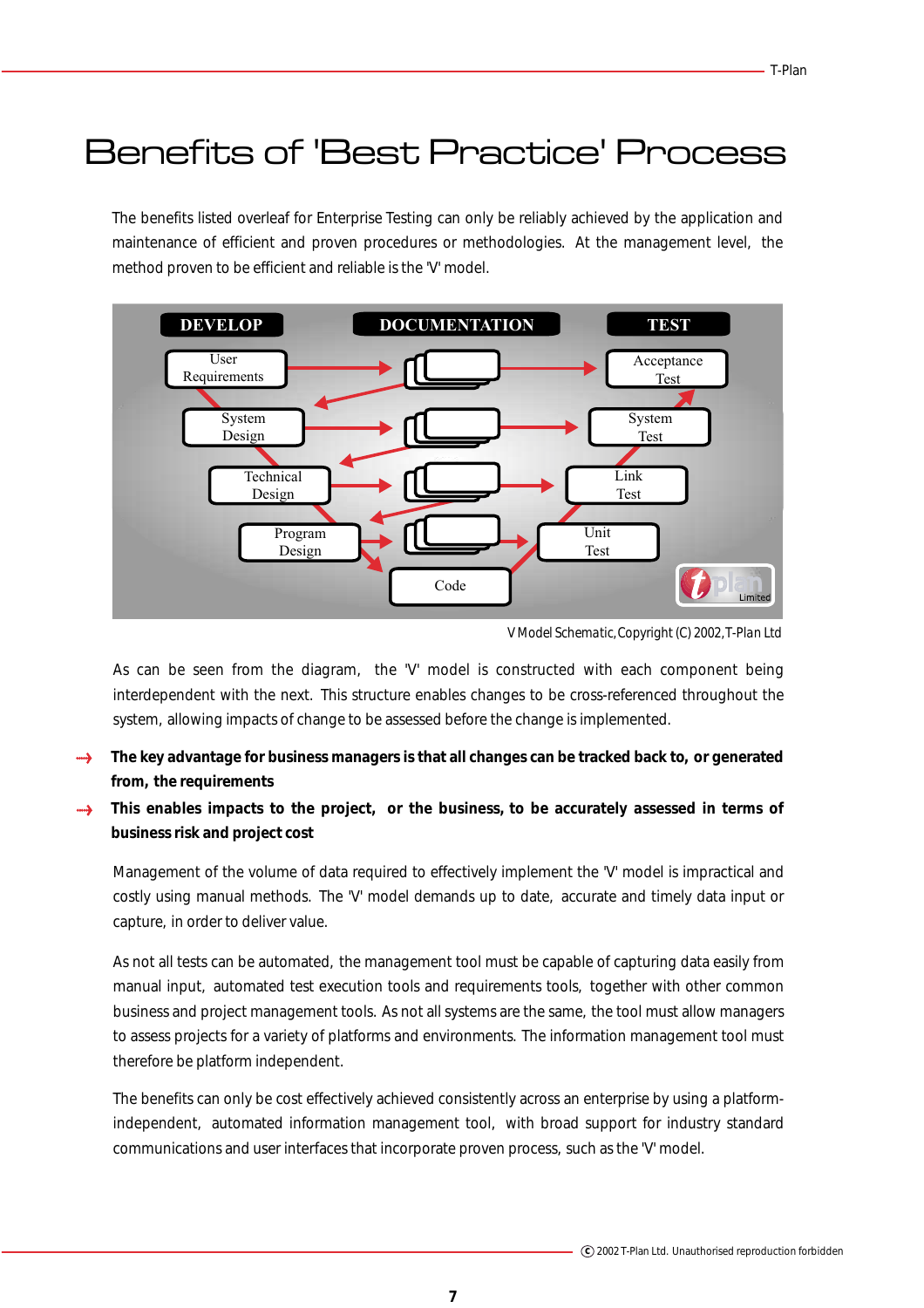# Good Process Management Accommodates Change

By applying structure and control to IT, the data it holds and the processes it supports, management can identify, value, leverage and communicate with stakeholders based on accurate assessment of valuable business assets.

- Identify and quantify business risks
- Accurately assess the impact of change on business assets  $\mathcal{L}_{\text{cross}}$
- → Capture and leverage business knowledge and IP
- $\longrightarrow$ Measure and audit IT and business process performance

" 99 For quoted companies, bridging the gap between balance sheet net assets and stock market value would be an extremely useful expansion of shareholder information. Simply identifying unrecorded intangible assets and indicating their value would be a major step in the right direction.

*John Coombe, Finance Director, GlaxoWellcome. June 2000*

# Process Management Tools

Process management tools that focus on IT have largely grown out of the software quality assurance and software testing industries. Given their focus on processes for test, audit, validation and compliance, it is not surprising these industries are leading the way with process management tools.

There are few process management tools that do not lock the business into a range of 'sub-tools' and services that are integrated and supplied from a single organisation, or its approved 'agent'. It can be argued that a single source supplier has benefits. However, it can also be argued that the business will not always get the best 'sub-tools' or services for the job.

Ovum, the independent research group specialising in analysis of IT quality assurance tools and processes, stress the importance of linking business requirements and process to the QA and testing of IT systems. Yet many of the QA process management tools focus on IT and stop short of business requirements.

What is required is a process management tool that is flexible, accommodating other processes and tools, while being structured and consistent with best practice recommendations.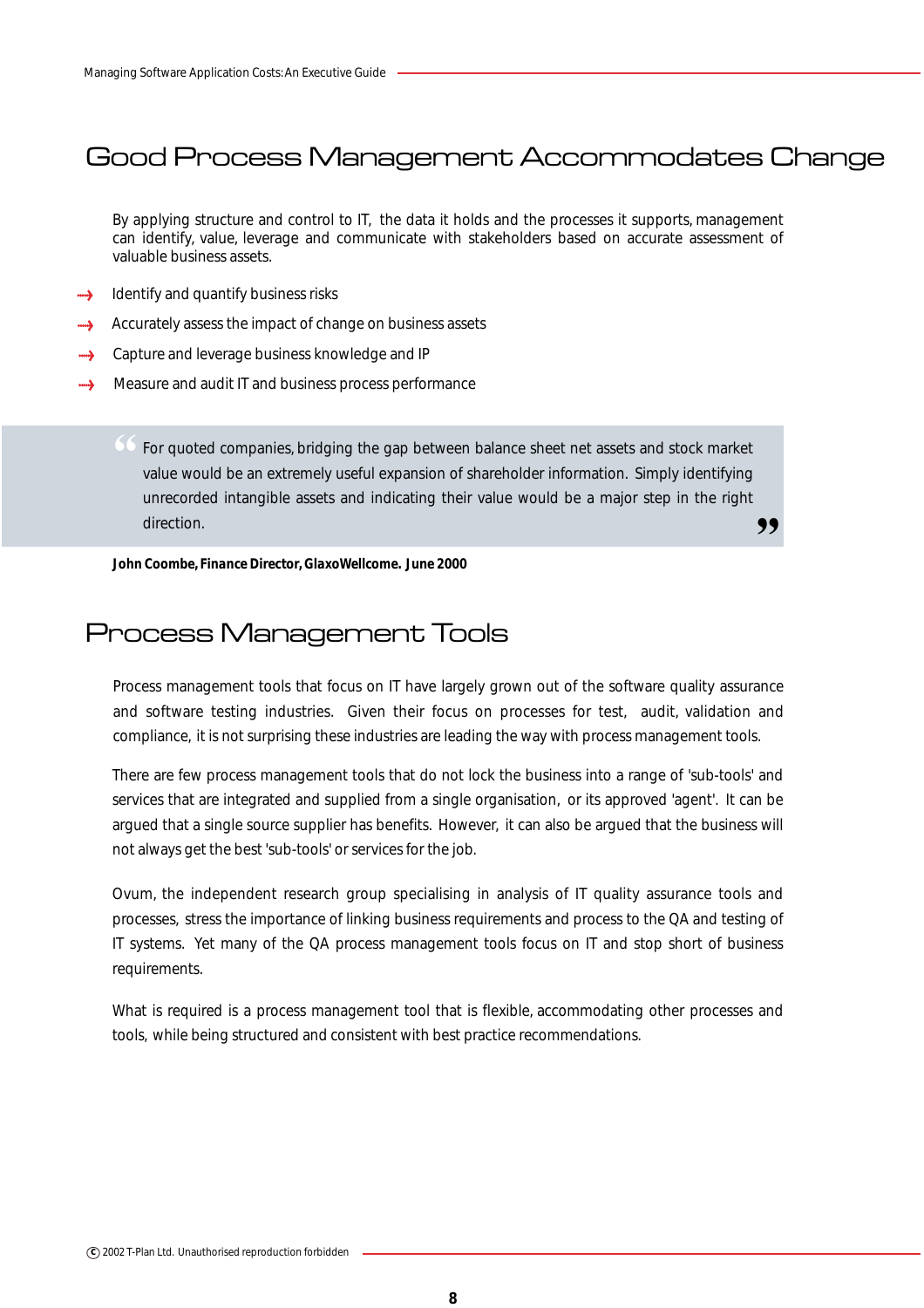# The T-Plan Process Management Solution Solution Solution Solution Solution Solution Solution

T-Plan was designed as a process management tool from the outset. It has continued to prove itself at high profile client sites such as the International Securities Market Association (ISMA).

 $\overline{\bullet}$  The introduction of a testing methodology and process across the product range is proving  $\overline{\bullet}$  itself by saving time and resources. itself by saving time and resources.

Over the years T-Plan tools have been adopted by many City institutions, the UK Government, utility companies, Telco's and other leading organisations in the UK and abroad who are committed to measuring, managing and assuring the high quality of core assets inherent in IT, know-how, and efficient business process.

" T-Plan is fully consistent with Ovum's Test Management philosophy.

,, If you need to introduce more order structure and visibility into your testing process, you will welcome the T-Plan method and tool.

### *Ovum Evaluates: Software Testing Tools 2000*

As can be seen from the extracts and statements from respected sources quoted in this set of three papers (see page 15 for content summary of set), corporate governance and IT governance are one and the same. Information management is crucial to the survival and success of the organisation, knowledge is an asset.

In 2003 the law will begin to force companies to report on organisational risks and intangible assets. Effective processes, and the management tools to leverage the information they provide, are urgently required to ensure management have, and can prove the credibility of, the information they will be responsible for accurately reporting.



Most sources estimate IT risk as between 50% to 70% of the risks faced by businesses as we move deeper into the new economy - the IT revolution. If this is the case, T-Plan tools are well positioned to help organisations remove a significant element of business risk while; complying with new regulations, implementing best practice, improving productivity and reducing costs.

# *It's hardly surprising that Ovum and many of the world's leading businesses rate T-Plan as the pre-eminent QA/test process management tool.*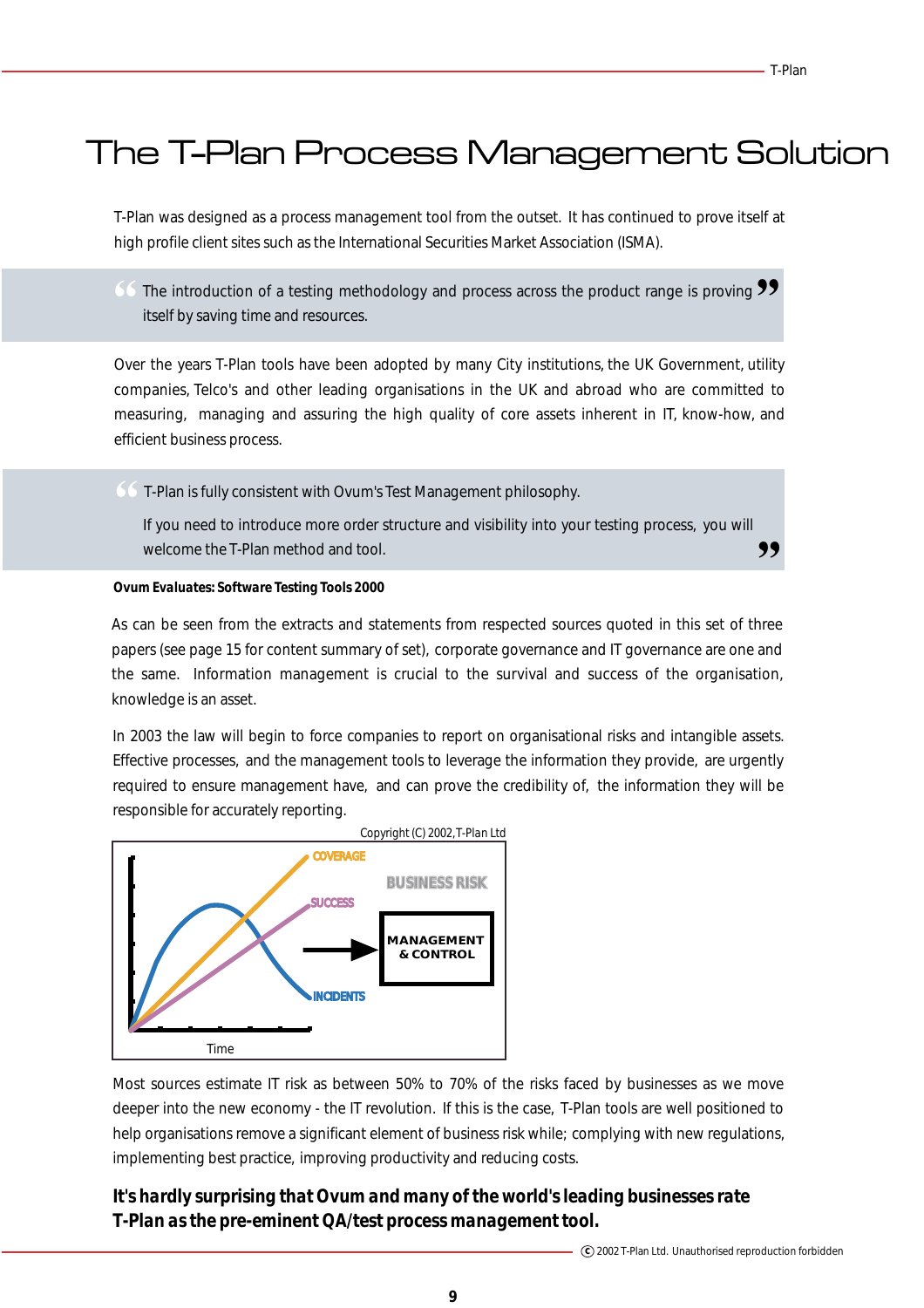# **Conclusions**

Software Quality Management (SQM) is a relatively new term to most executive management, many may not even be aware of the scale of the problem.

The examples of IT disaster selected for this report were drawn from over 50 major incidents reported on various SQM web sites during the months of September and October 2001. These disasters consistently demonstrate:

## Lack of access to effective quality assurance processes and tools, and the *management information they provide at user, management and board level, is a high-cost and high-risk business strategy.*

After 11th September 2001, John Gilligan, the US Air Force's deputy CIO, with the security threats posed by weak and poor quality IT, was driven to publicly state:

" It is clear that the quality of software design and testing in the past does not measure up to ,, the needs of the present or the future," Gilligan said. "I challenge the leaders in the software industry, especially in the wake of the physical attacks on this nation, to establish new standards of software quality, as well as effective methods to reduce the impact of current vulnerabilities.

This report concludes that, with senior management commitment to measurable quality, a structured approach to quality assurance can make a significant difference to development, implementation, integration, upgrade and maintenance of small and large scale IT business assets; improving the overall performance of the business, its systems and processes, while reducing the costs of achieving higher performance.

In order to achieve these significant business benefits and rise to Mr. Gilligan's challenge; business, political and other leaders need to make a commitment to best practice.

- **Investing in proven processes and efficient tools**
- $\rightarrow$  Understanding the costs and risks associated with change and IT
- Building on best practice by fostering a culture of continual process improvement  $\epsilon$
- $rac{1}{2}$ Leveraging the business QA/test data assets to provide repeated and consistent business value across back and front office business systems and processes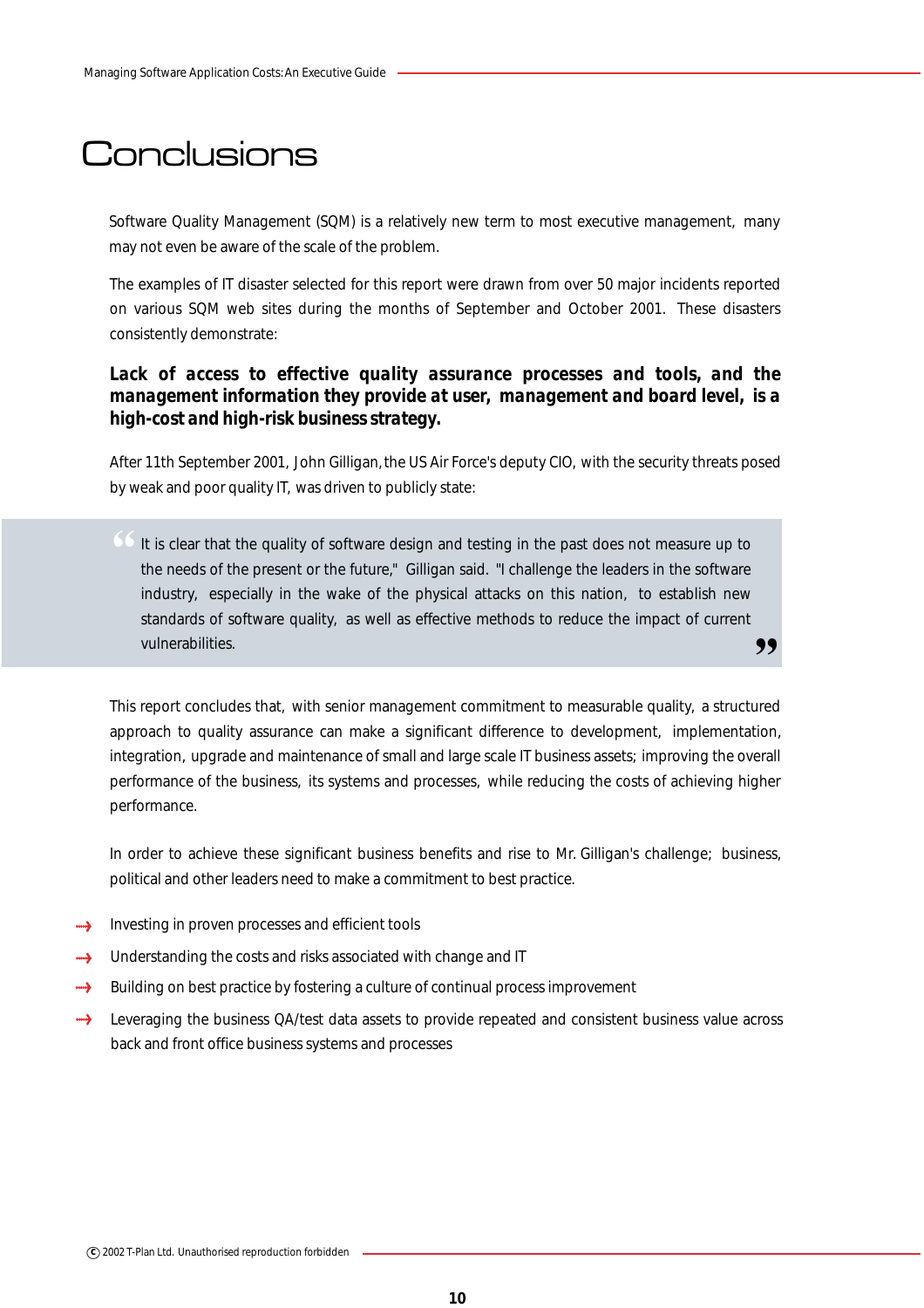T-Plan has gained its expert knowledge of software quality assurance and test management since 1984. The T-Plan tools, incorporating the 'V' Model management process, are delivering results in over 100 blue chip clients worldwide. We are able to provide a comprehensive range of testing related services to support clients in test management and test execution.

The services comprise:

- Creation of Test Strategies and Test Plans
- Implementation of formal test processes and methodologies لمأممه
- Implementation of test automation  $\epsilon$
- QA Management Tools installation  $\longrightarrow$
- QA Management Tools implementation within a project/s .....}
- Review of current practices  $f_{\text{conv}}$
- QA Management Tools customisation **Loone**
- QA Management Tools upgrades  $\epsilon$
- QA Management Tools conversions ......

" ,, If you need to introduce more order, structure and visibility into your testing process, you will welcome the T-Plan method and tool.

*Ovum Evaluates, Software Testing Tools 2000*

## **T-Plan QA Management Tools**

T-Plan QA Management Tools may be obtained direct from T-Plan, or via a network of T-Plan authorised professional quality assurance partners operating in most regions throughout the world.

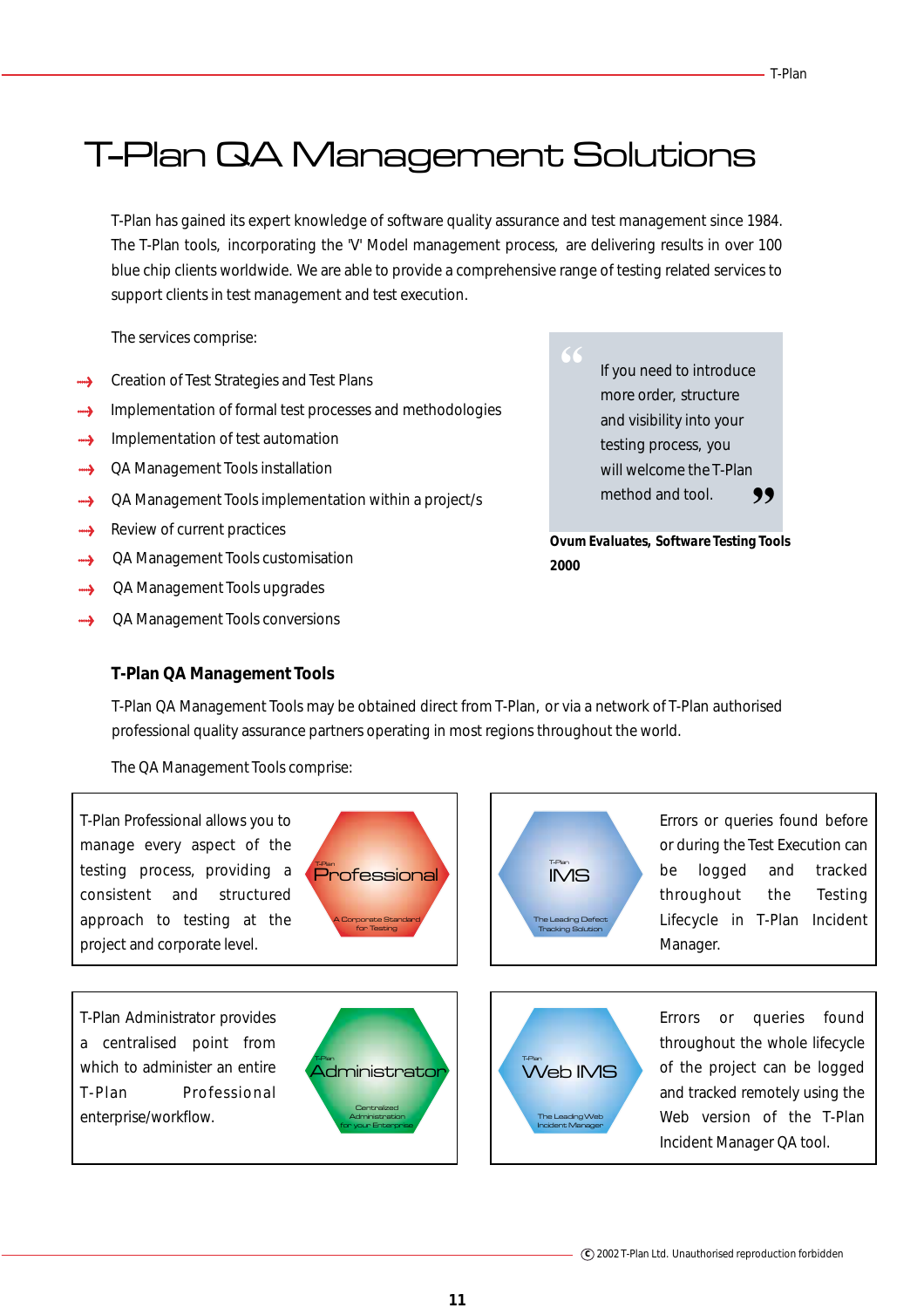# IT Quality Assurance

The T-Plan suite of quality management tools has been designed to address the business and IT risk and quality assurance issues identified in this report.

It enables senior management to accurately identify, assess, manage and control the business, operational and IT risks; from design through to implementation and ongoing use or maintenance of the business systems.

 $\begin{array}{c} \textcircled{\small 66} \\ \textcircled{\small 7-Plan is one of a few testing tools that start at the beginning of the development lifecycle.} \end{array}$ 

*Ovum Evaluates: Software Testing Tools, 2000*

## **T-Plan Benefits**

- Captures the knowledge base of the business, establishing a risk benchmark
- Facilitates best practice process, compliance, and validation throughout the enterprise  $\mathcal{L}_{\text{coon}}$
- Empowers executives with measurability, auditability, and accountability **Loose**
- <u>elman</u> Improves user confidence, trust and efficiency

### **Insurance**

Using T-Plan reduces costs and risks associated with Digital Risk insurance. It enables businesses to prove and validate their digital risk exposure, and it enables underwriters to accurately assess, monitor and audit digital risks.

T-Plan helps organisations and executives reduce exposure to:

- 3rd party liability
- 1st party losses  $\mathcal{L}_{\text{cooro}}$
- → Crime
- Product or service failure **Loom**
- Business interruption $\rightarrow$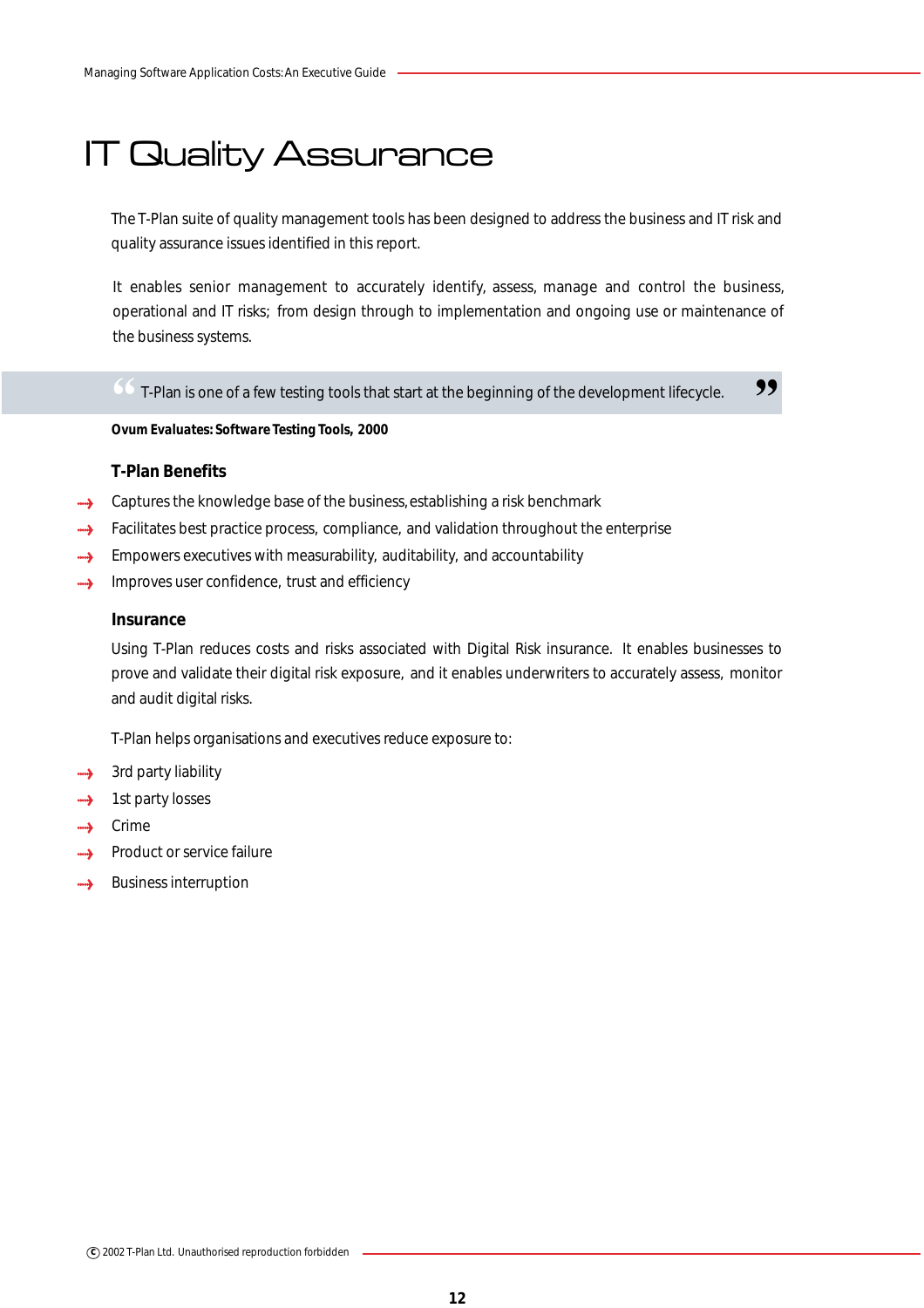# Executive Features & Benefits Summary of T-Plan

The T-Plan product features and associated benefits are presented segmented into three groups:

- *IT and Operations Management*  $\rightarrow$
- *Project and Personnel Management*  $\longrightarrow$
- *Business and Financial Management*  $...$

## **IT and Operations Management**

| Feature               | <b>Benefit</b>                               |
|-----------------------|----------------------------------------------|
| <b>Insurable Risk</b> | Reduced exposure to business recovery risk.  |
|                       | Reduced exposure to underwriting risk.       |
|                       | Reduced Premiums.                            |
|                       | Reduced Data Protection risk exposure.       |
|                       | Reduced 3rd party risks.                     |
| <b>Assurable Risk</b> | Reduced exposure to business risk.           |
|                       | Improved stakeholder reputation.             |
|                       | Quantifiable and accountable IT and business |
|                       | development.                                 |
|                       | Reduced liabilities.                         |
|                       | Defined and measurable IT/IP data assets and |
|                       | associated risks.                            |

## **Project and Personnel Management**

| l Feature                      | <b>Benefit</b>                                                        |
|--------------------------------|-----------------------------------------------------------------------|
| <b>Clarity and Visibility</b>  | Improved communications throughout project<br>and system life cycles. |
|                                | Reduced ambiguity and error.                                          |
|                                | Improved user trust and confidence.                                   |
|                                | Quantifiable performance and accountability.                          |
| <b>Structure and Framework</b> | Proven method incorporating best practice.                            |
|                                | Knowledge capture and continuous process<br>improvement.              |
|                                | Reduced user training and error.                                      |
|                                | Enables "What if" project change and business                         |
|                                | risk analysis.                                                        |
|                                | Reduced user training and error.                                      |
|                                | Validates regulatory and business<br>rule                             |
|                                | compliance.                                                           |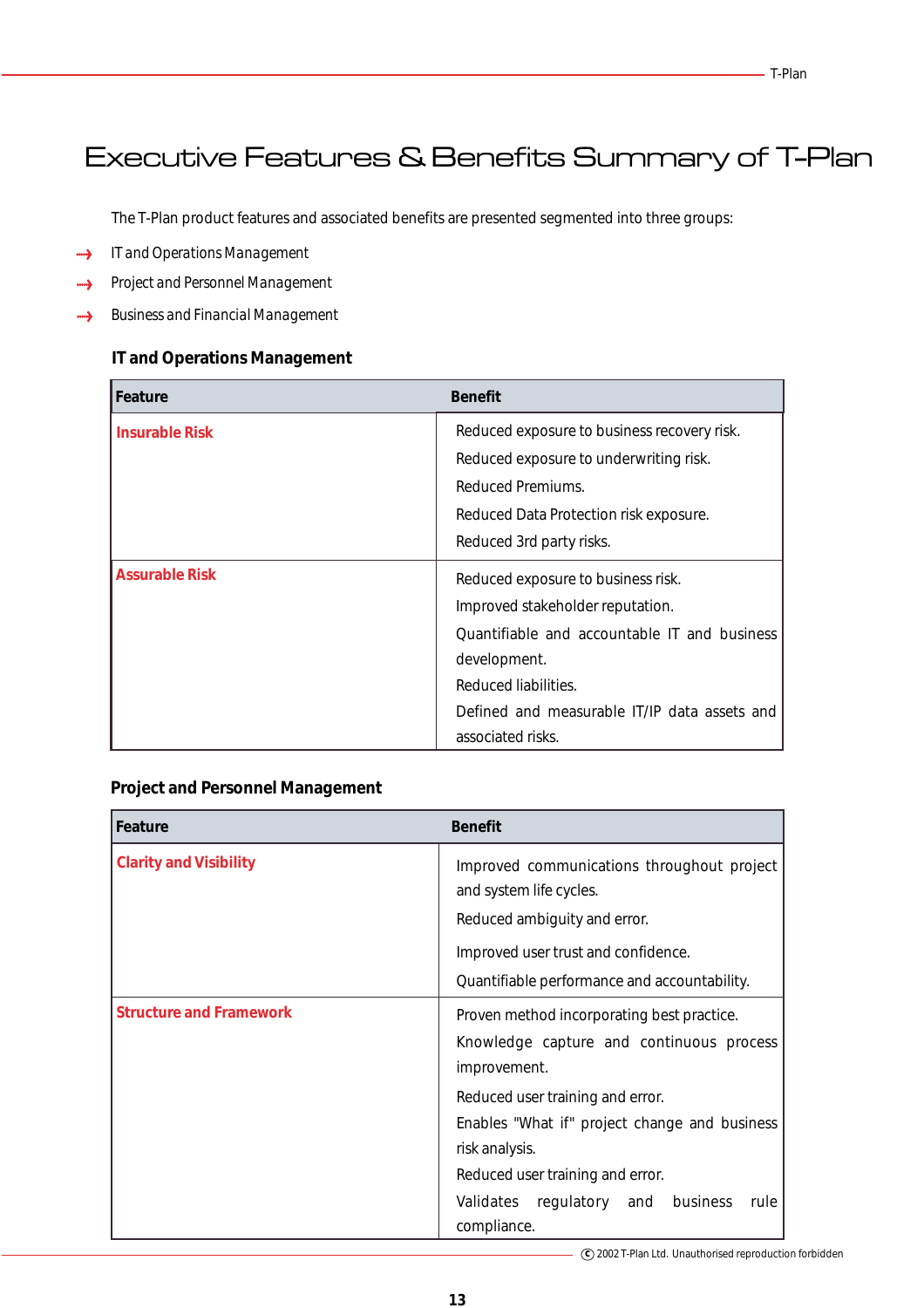# Executive Features & Benefits Summary of T-Plan

# **IT and Operations Management**

| Feature                                | <b>Benefit</b>                                        |
|----------------------------------------|-------------------------------------------------------|
| <b>Incorporates the 'V' Model</b>      | Robust and proven process.                            |
|                                        | Enables business managers, and other project          |
|                                        | personnel, to track impacts of technical changes      |
|                                        | against business requirements.                        |
|                                        | Provides structure, control and auditability to       |
|                                        | quality assurance.                                    |
| <b>Field Proven since 1990</b>         | Robust tool and utility set.                          |
|                                        | Proven platform, environment, and application         |
|                                        | independence.                                         |
|                                        | Intuitive and easy to use interface for all levels of |
|                                        | user.                                                 |
| <b>Most Highly Rated Tool Globally</b> | Widely accepted and used by professional QA           |
| Rated by Ovum Ltd, an independent      | and test personnel.                                   |
| specialist evaluation consultancy      | Supported in three time zones.                        |
|                                        | Broad range of interfaces to industry leading IT      |
|                                        | tools; from requirements management test              |
|                                        | execution to maintenance, supporting the entire       |
|                                        | life cycle of the asset.                              |
| <b>Independent Management Tool</b>     | T-Plan Ltd ownership is not associated with test      |
|                                        | execution tools, or other QA tools.                   |
|                                        | It incorporates direct links to leading third party   |
|                                        | tools and incorporates open interfaces for other      |
|                                        | tools to be linked easily.                            |
|                                        | The T-Plan products are complimented by an            |
|                                        | independent professional user group, chaired by       |
|                                        | the Bank of England.                                  |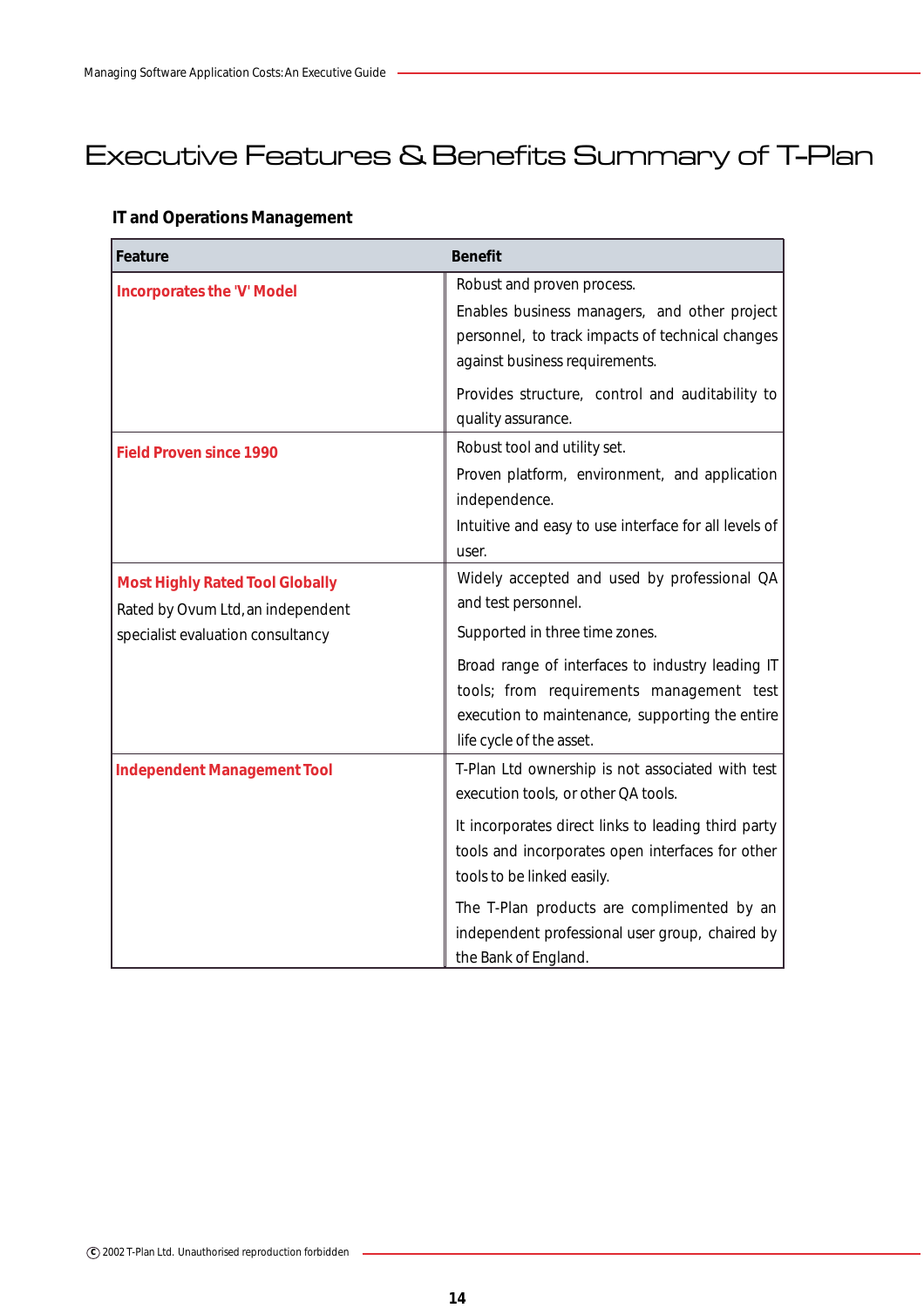#### T-Plan

# **Credits**

### *Concept and Design:*

Charlie Wheeler Charlie@t-plan.co.uk

### *Research and Compilation:*

Marc Allenet

MAllenet@t-plan.co.uk

# *Contributing Editor:*

Sam Claydon Sam@t-plan.co.uk

## *Additional papers available in this "Executive Guide To" series:*

- An Executive Guide To: Reducing the Business Risk of IT  $\rightarrow$
- An Executive Guide To: Introducing Regulation into IT and Process  $\longleftrightarrow$

*For further information please contact:* **sales@t-plan.co.uk**